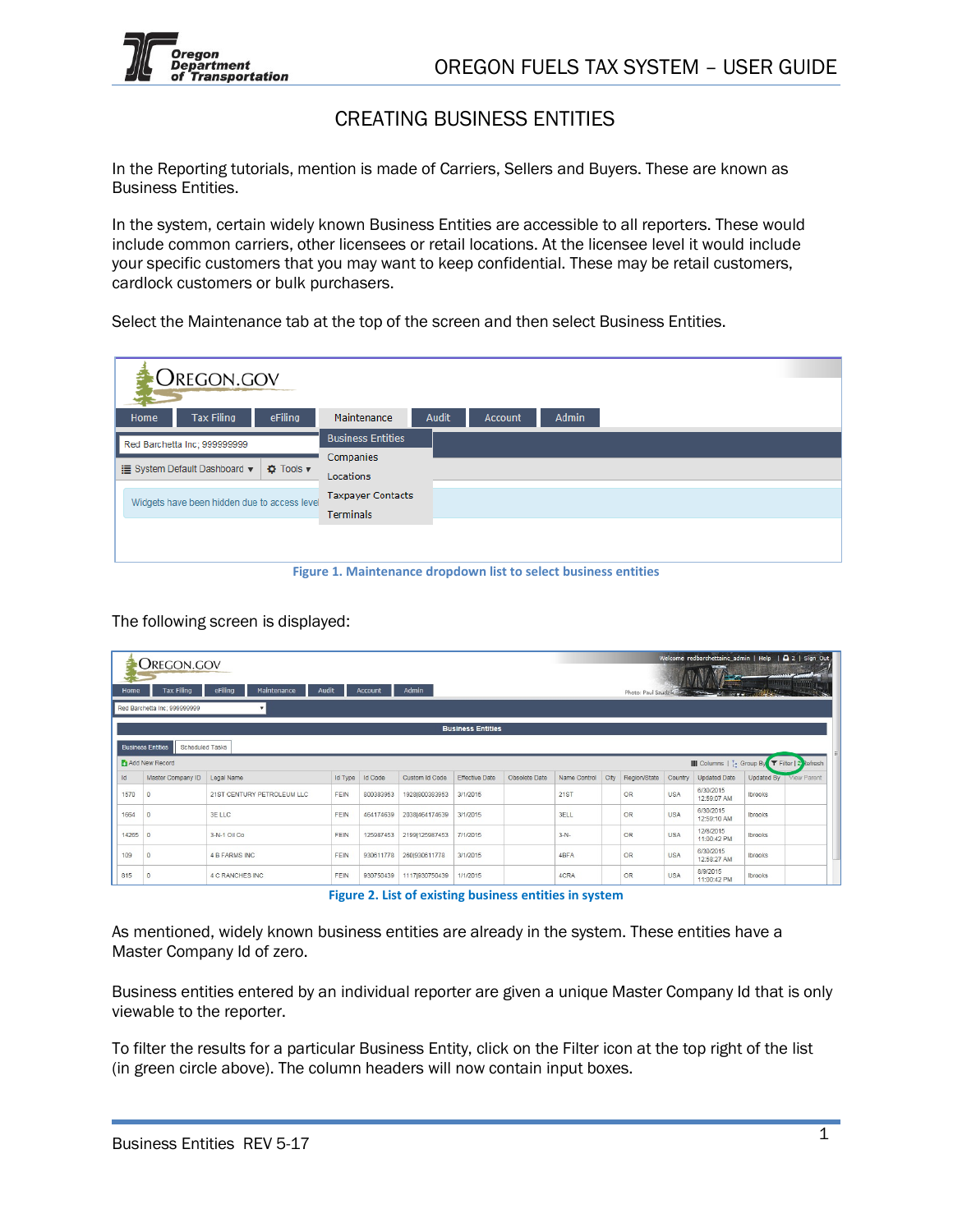

Welcome redbarchettainc\_admin | Help | Q 2 | Sign\_Out

**CREGON.GOV** 

|                              | UNLUUIN.UUV                           |                               |                |                  |                          |               |              |                     |           |                                                   | www.ramint-    |
|------------------------------|---------------------------------------|-------------------------------|----------------|------------------|--------------------------|---------------|--------------|---------------------|-----------|---------------------------------------------------|----------------|
| Home                         | eFiling<br><b>Tax Filing</b>          | Maintenance<br>Audit          |                | Admin<br>Account |                          |               |              | Photo: Paul Szudzik |           |                                                   |                |
| Red Barchetta Inc; 999999999 |                                       | $\mathbf{v}$                  |                |                  |                          |               |              |                     |           |                                                   |                |
|                              |                                       |                               |                |                  | <b>Business Entities</b> |               |              |                     |           |                                                   |                |
| <b>Business Entities</b>     | Scheduled Tasks                       |                               |                |                  |                          |               |              |                     |           |                                                   |                |
| Add New Record               |                                       |                               |                |                  |                          |               |              |                     |           | III Columns   i.e Group By   ▼ Filter   2 Refresh |                |
| Id                           | Master Company<br>ID.                 | Legal Name                    | <b>Id Type</b> | <b>Id Code</b>   | <b>Effective Date</b>    | Obsolete Date | Name Control | City                |           | Region/State Updated Date                         | View<br>Parent |
| $\odot$                      | $\Theta$                              | $\odot$                       | $\odot$        | $\odot$          | $\Box$                   | $\Box$        | $\odot$      | $\Theta$            | $\odot$   | ■⊙                                                |                |
| 1570                         | $\overline{0}$                        | 21ST CENTURY PETROLEUM<br>LLC | FEIN           | 800383953        | 3/1/2015                 |               | 21ST         |                     | <b>OR</b> | 6/30/2015 12:59:07<br>AM                          |                |
| 1664                         | $\begin{array}{c} 0 \\ 0 \end{array}$ | 3E LLC                        | FEIN           | 464174639        | 3/1/2015                 |               | 3ELL         |                     | OR        | 6/30/2015 12:59:10<br>AM                          |                |
| 14265                        | $\circ$                               | 3-N-1 Oil Co                  | <b>FEIN</b>    | 125987453        | 7/1/2015                 |               | $3-N-$       |                     | <b>OR</b> | 12/8/2015 11:00:42<br><b>PM</b>                   |                |
| 109                          | $\circ$                               | <b>4 B FARMS INC</b>          | FEIN           | 930611778        | 3/1/2015                 |               | 4BFA         |                     | <b>OR</b> | 6/30/2015 12:58:27<br>AM                          |                |
| 815                          | $\Omega$                              | 4 C RANCHES INC               | FEIN           | 930750439        | 1/1/2015                 |               | 4CRA         |                     | <b>OR</b> | 8/9/2015 11:00:42<br>PM                           |                |

**Figure 3. Business entities screen showing filter input fields**

In the Legal Name input box, type all or part of the business name. Click the small, black funnel to the right of the box and from the box select "Contains". All Business Entities that contain the text entered are displayed.

As mentioned, widely known entities are already in the system. These entities have a Master Company Id of zero. Business entities entered by an individual reporter are given a unique Master Company Id that is only viewable to the reporter.

If you cannot locate a business record by filtering the screen contents, you will need to create the record. Click the "Add New record" selection at the top left of the location list. An entry screen appears:

| Legal Name *           |                      |              | Effective Date * |             | Ē                       |  |
|------------------------|----------------------|--------------|------------------|-------------|-------------------------|--|
| <b>Trade Name</b>      |                      |              | Obsolete Date    |             | Ħ                       |  |
| Name Control           |                      |              | <b>Id Type</b>   | <b>FEIN</b> | $\overline{\mathbf{v}}$ |  |
| Custom Id Code         |                      |              | Id Code $*$      |             |                         |  |
| Address<br>Exports     |                      |              |                  |             |                         |  |
| Address Line 1         |                      |              |                  |             |                         |  |
| Address Line 2         |                      |              |                  |             |                         |  |
| City                   |                      |              |                  |             |                         |  |
| Country                | <b>United States</b> | $\mathbf{v}$ |                  |             |                         |  |
| Region/State           |                      |              |                  |             |                         |  |
| Postal Code            |                      |              |                  |             |                         |  |
| County                 |                      |              |                  |             |                         |  |
| Alternate Jurisdiction |                      |              |                  |             |                         |  |
|                        |                      | Insert       |                  |             |                         |  |
|                        |                      |              |                  |             |                         |  |
|                        |                      |              |                  |             |                         |  |
|                        |                      |              |                  |             |                         |  |

**Figure 4. Add new business entity record screen**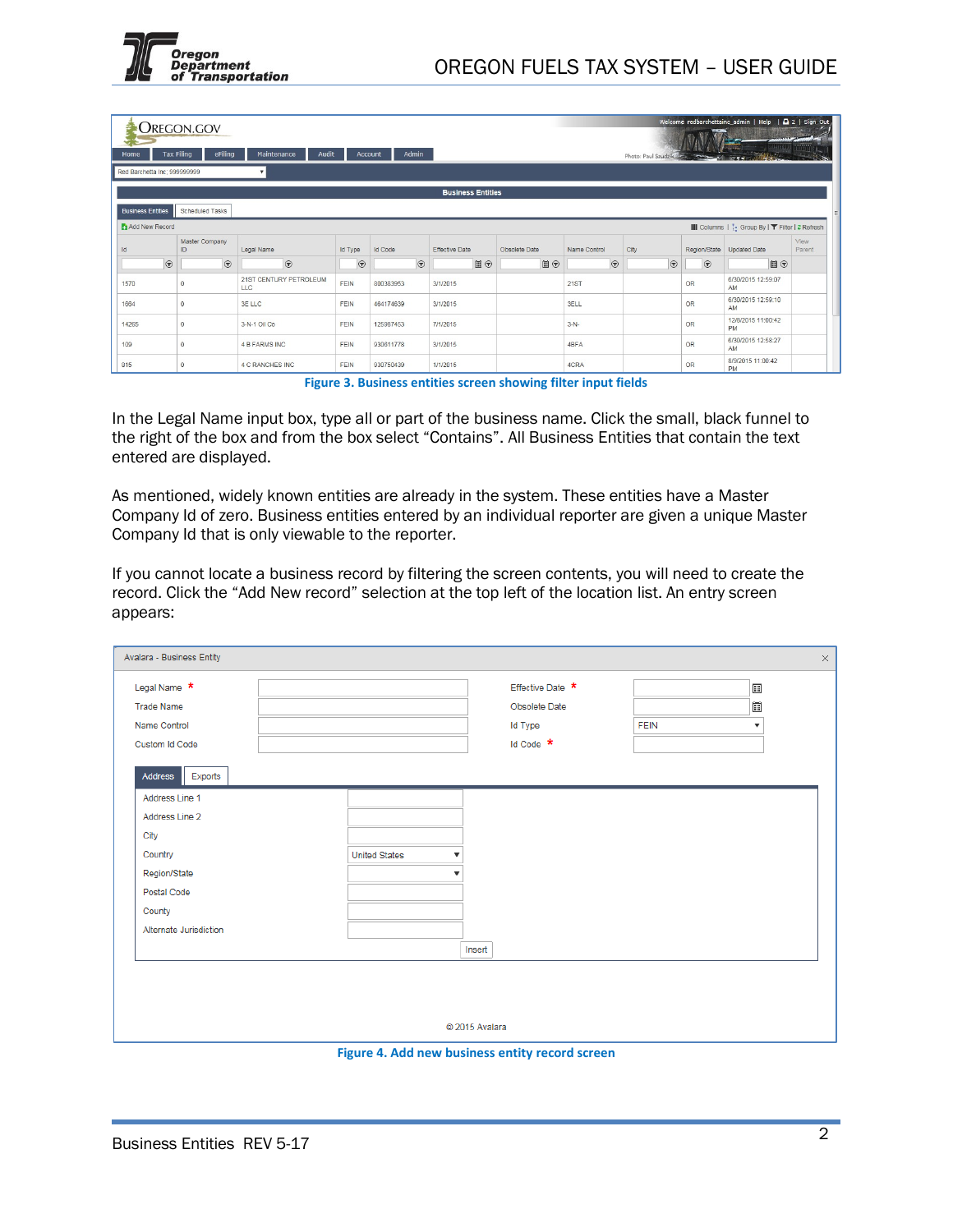Enter the following mandatory fields:

| Legal Name        | Business name                                                                          |
|-------------------|----------------------------------------------------------------------------------------|
| <b>Trade Name</b> | DBA of business – if none exists, retype business name                                 |
| Effective date    | Must be prior to beginning of report period being entered                              |
| Id Type           | Defaults to FEIN - change if necessary                                                 |
| Id Code           | Tax Identification Number - if unavailable, leave Id Type as FEIN and<br>enter 9 nines |
| Region/State      | Select Oregon from drop-down box                                                       |

Once entry is complete, click the "Insert" button at the bottom of the entry screen.

The system will then display a red message indicating the record was inserted or there was an error.

Once the record has successfully been inserted, the screen will also change to display new tabs:

|                                            |             |                                   |                      |         |        | Record inserted. |                  |             |                           |  |
|--------------------------------------------|-------------|-----------------------------------|----------------------|---------|--------|------------------|------------------|-------------|---------------------------|--|
| Legal Name *                               | Signals     |                                   |                      |         |        |                  | Effective Date * | 1/1/2015    | 圃                         |  |
| <b>Trade Name</b>                          |             |                                   |                      |         |        |                  | Obsolete Date    |             |                           |  |
| Name Control                               | <b>SIGN</b> |                                   |                      |         |        |                  | <b>Id Type</b>   | <b>FEIN</b> | $\boldsymbol{\mathrm{v}}$ |  |
| <b>Custom Id Code</b>                      |             |                                   |                      |         |        |                  | Id Code *        | 999999999   |                           |  |
| <b>Business Accounts</b><br><b>Address</b> |             | <b>Business Entity Alternates</b> |                      | Exports |        |                  |                  |             |                           |  |
| Address Line 1                             |             |                                   |                      |         |        |                  |                  |             |                           |  |
| Address Line 2                             |             |                                   |                      |         |        |                  |                  |             |                           |  |
| City                                       |             |                                   |                      |         |        |                  |                  |             |                           |  |
| Country                                    |             |                                   | <b>United States</b> |         |        |                  |                  |             |                           |  |
| Region/State                               |             |                                   | Oregon               |         | ▼      |                  |                  |             |                           |  |
| Postal Code                                |             |                                   |                      |         |        |                  |                  |             |                           |  |
| County                                     |             |                                   |                      |         |        |                  |                  |             |                           |  |
| Alternate Jurisdiction                     |             |                                   |                      |         |        |                  |                  |             |                           |  |
|                                            |             |                                   |                      |         | Update | Delete           |                  |             |                           |  |
|                                            |             |                                   |                      |         |        |                  |                  |             |                           |  |
|                                            |             |                                   |                      |         |        |                  |                  |             |                           |  |
|                                            |             |                                   |                      |         |        |                  |                  |             |                           |  |

**Figure 5. Business entity screen with new tabs.**

Select the "Business Accounts" tab. The following screen is displayed: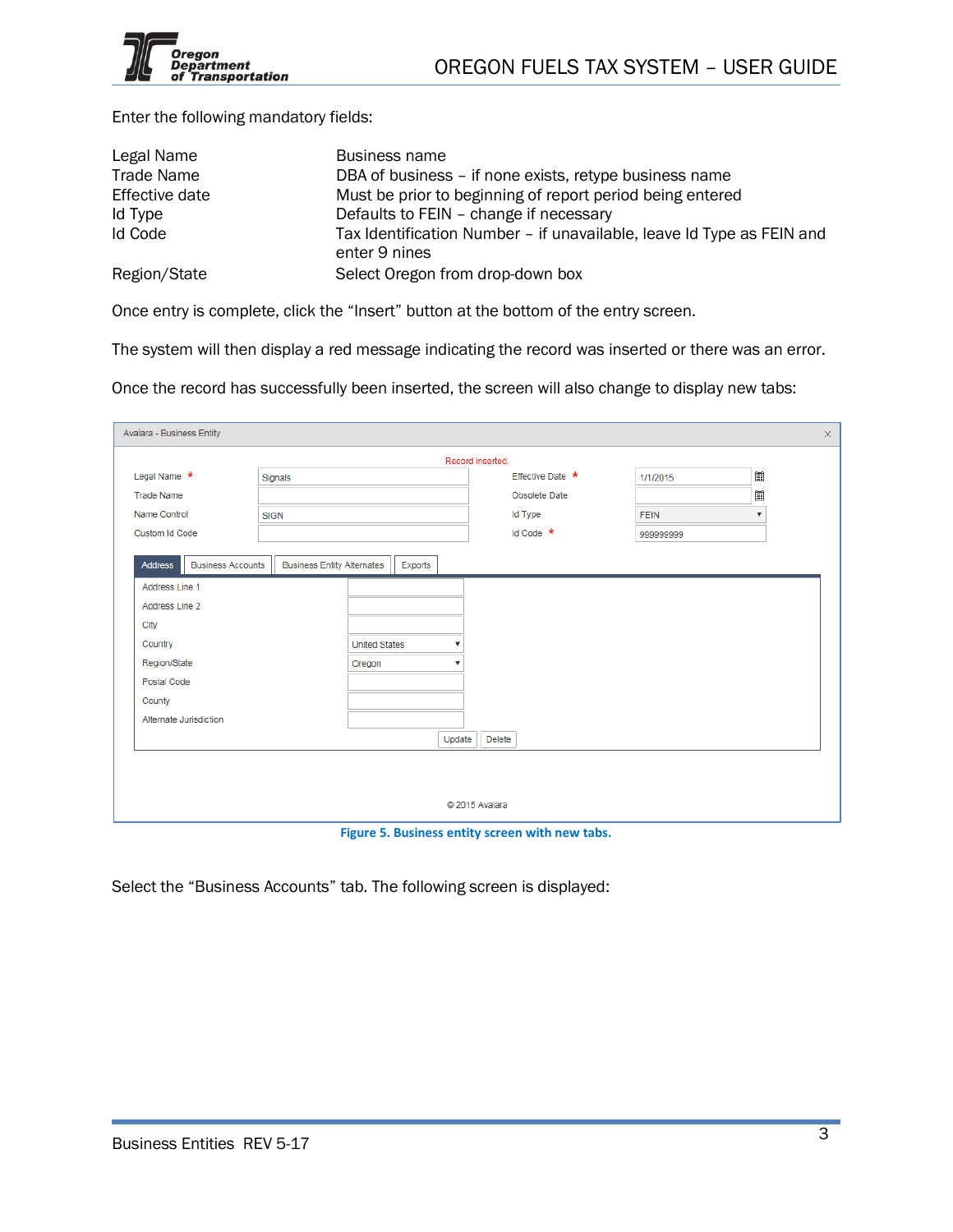

| Avalara - Business Entity       |                                       |                         |                                   |                   |                       |                          |                    |                   |                           |                      |
|---------------------------------|---------------------------------------|-------------------------|-----------------------------------|-------------------|-----------------------|--------------------------|--------------------|-------------------|---------------------------|----------------------|
|                                 |                                       |                         |                                   |                   | Record inserted.      |                          |                    |                   |                           |                      |
| Legal Name *                    |                                       | Signals                 |                                   |                   |                       | Effective Date *         | 1/1/2015           |                   | 圍                         |                      |
| <b>Trade Name</b>               |                                       |                         |                                   |                   |                       | Obsolete Date            |                    |                   | 圓                         |                      |
| Name Control                    |                                       | <b>SIGN</b>             |                                   |                   | <b>Id Type</b>        |                          | <b>FEIN</b>        |                   | $\boldsymbol{\mathrm{v}}$ |                      |
| Custom Id Code                  |                                       |                         |                                   |                   | Id Code *             |                          | 999999999          |                   |                           |                      |
| Address                         | <b>Business Accounts</b>              |                         | <b>Business Entity Alternates</b> | Exports           |                       |                          |                    |                   |                           |                      |
| Add New Record                  |                                       |                         |                                   |                   |                       |                          |                    |                   |                           | ▼ Filter   2 Refresh |
| Country<br>ID                   | Jurisdiction                          | <b>Business</b><br>Type | <b>Business</b><br>Subtype        | Custom Id<br>Code | <b>Effective Date</b> | Obsolete Date            | <b>Locked Date</b> | License<br>Number | Ind                       | Change               |
| No records to display.          |                                       |                         |                                   |                   |                       |                          |                    |                   |                           |                      |
| ×<br>41<br>$\blacktriangleleft$ | $\mathbb{H}$<br>$\blacktriangleright$ |                         |                                   | Page: $1$ of 1    | Go Page Size:         | $\overline{5}$<br>Change |                    |                   |                           | Items 0 to 0 of 0.   |
| Excel                           | $\boldsymbol{\mathrm{v}}$             | Export                  |                                   |                   |                       |                          |                    |                   |                           |                      |
|                                 |                                       |                         |                                   |                   |                       |                          |                    |                   |                           |                      |
|                                 |                                       |                         |                                   |                   |                       |                          |                    |                   |                           |                      |
|                                 |                                       |                         |                                   |                   |                       |                          |                    |                   |                           |                      |
|                                 |                                       |                         |                                   |                   |                       |                          |                    |                   |                           |                      |
|                                 |                                       |                         |                                   |                   |                       |                          |                    |                   |                           |                      |
|                                 |                                       |                         |                                   |                   | C 2015 Avalara        |                          |                    |                   |                           |                      |

**Figure 6. Business accounts tab detail.**

Select "Add New Record" at the top left of the gray box. The screen changes again.

Complete the following fields:

Jurisdiction Select Oregon from the drop-down list<br>Business Type Defaults to Buyer - can also select Sel Defaults to Buyer – can also select Seller or Carrier from drop-down box

Click on the small check mark in the circle at the bottom left of the entry screen.

The screen will now appear as follows: